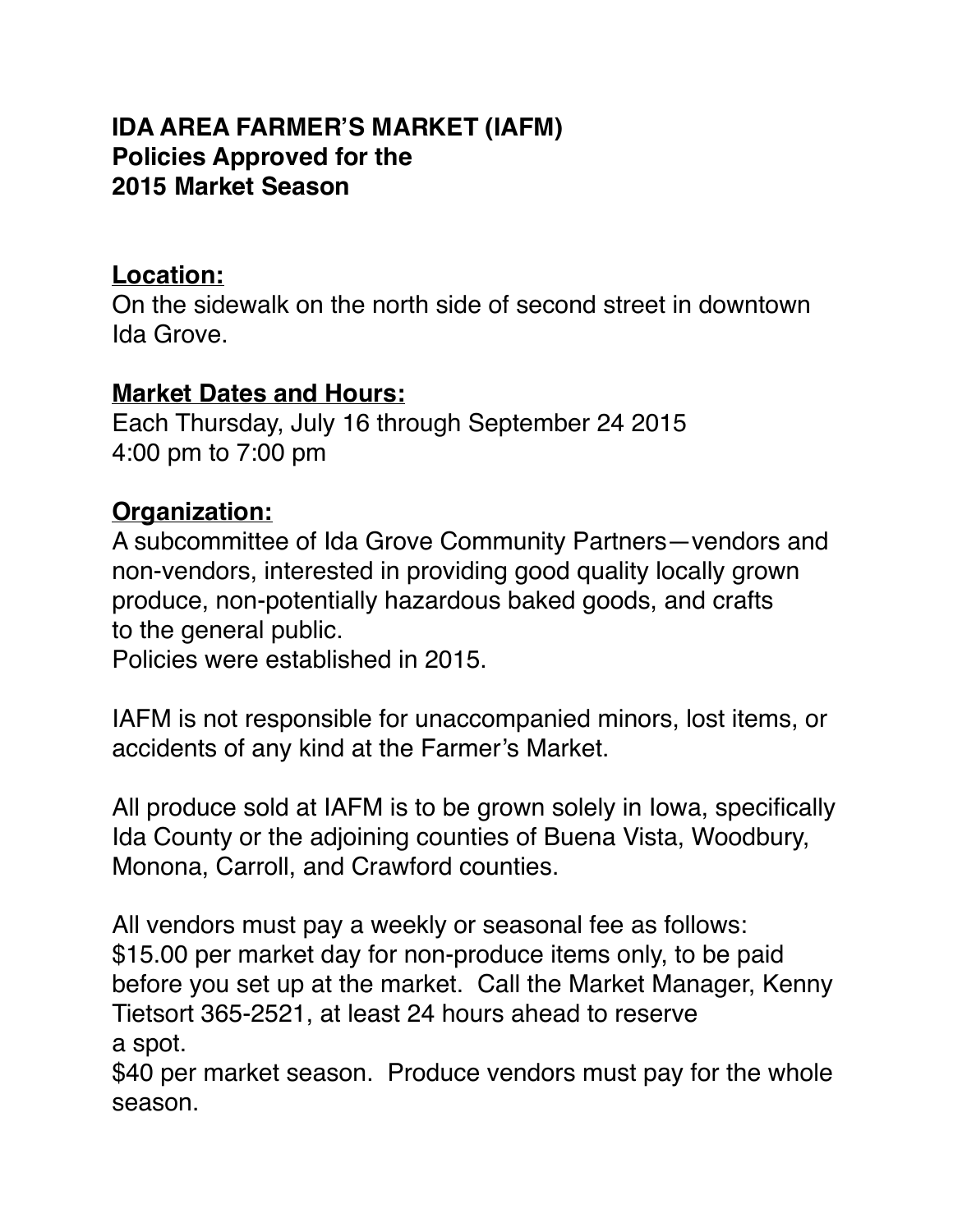All fees will be used to defray the costs of Market advertising. All fees must be paid by July 1.

If a vendor registers as a daily vendor initially, he/she may convert to a market season vendor before the end of your third day as a daily vendor and have your fees applied toward your full season fee.

No selling is allowed before start time.

IAFM is a smoke-free market.

Sales outside the designated area are prohibited. Each vendor shall have a sign with their name and produce labeled as certified organic, organic, chemical free, etc. prominently displayed within the vendor's space.

Where applicable, the vendor agrees to obtain at vendor's cost, an Iowa sales tax permit, and to cause to be collected and paid to the State of Iowa, all applicable sales and local option taxes. Those vendors needing a permit will provide the IAFM Committee with a copy of the paid sales tax permit.

All vendors are responsible for meeting local or state health department regulations and obtaining appropriate licensure where applicable.

All vendors who are participating in the WIC and SFMNP programs shall comply with all regulations pertaining to those programs. Participating in the IAFM does not exempt the vendor of all responsibilities relating to that program.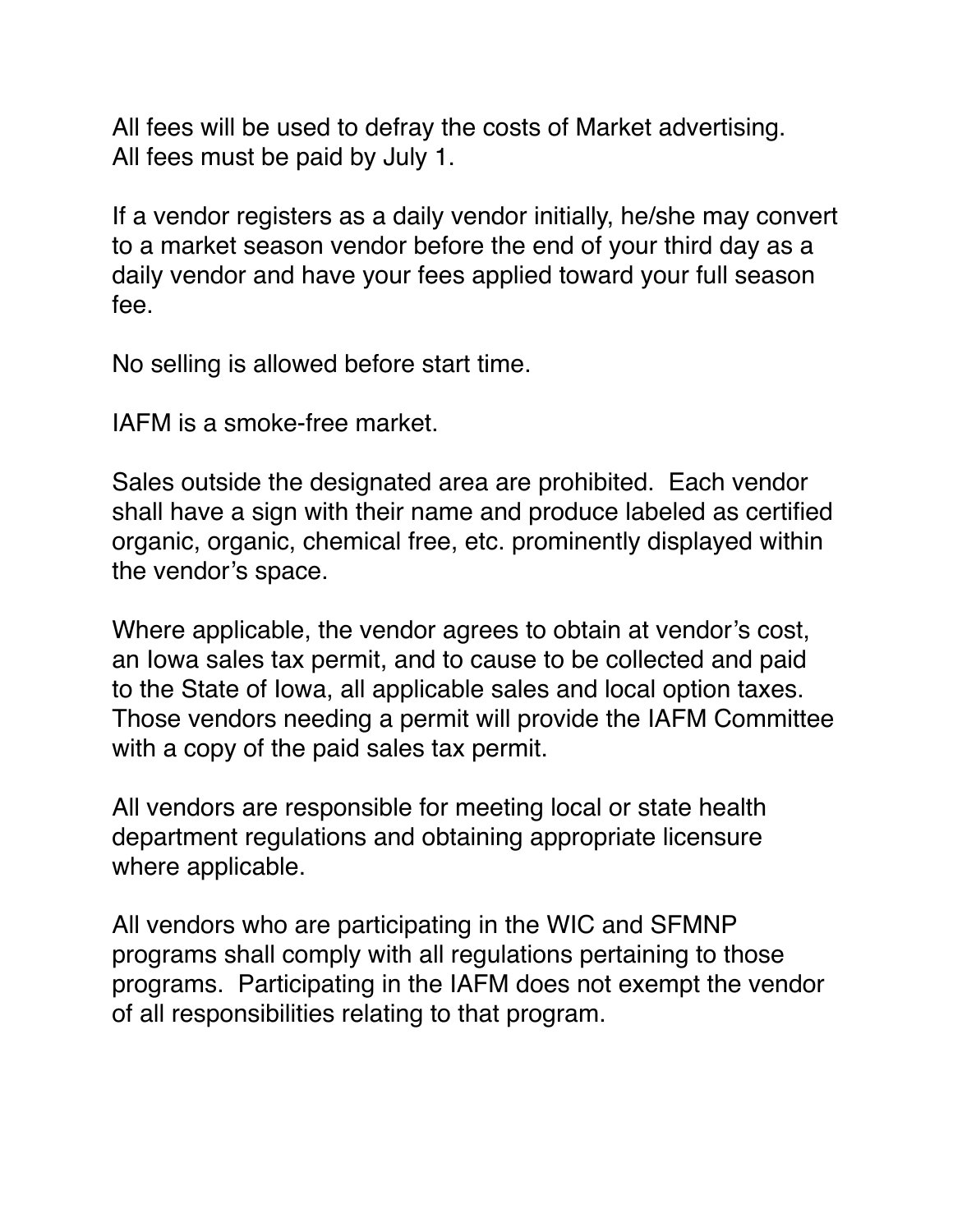All vendors will have and be responsible for their own liability insurance. Each vendor agrees to protect market organizers from any legal or financial liability in case of accidents or injuries at the market. IAFM is also insured under the city of Ida Grove's liability insurance.

All vendors at the market shall dress appropriately, be neat and clean in appearance and will conduct themselves properly. Rudeness, loud or profane language, arguing, or harassment will be considered a violation and grounds for revoking the vendor's permit.

IAFM reserves the right to do spot checks of vendor booth and business facilities to verify that the producer is in compliance with market rules.

IAFM reserves the right to prohibit non-profit organizations and political organizations/candidates from utilizing the Market facilities or events to conduct fund raising activities or promotional purposes.

IAFM retains the right to limit the number of vendors and products in any category and to limit the number of vendors eligible for the market as a whole.

All fruits, vegetables, berries, baked good, food for consumption and flowers should be fresh and of good quality. If products are not deemed of good enough quality to sell at the Market as determined by the Market Manager, the Market Manager may restrict the sale of such products for that day.

The IAFM Committee will not provide any funds to the vendors; all transactions will be funded by the vendor.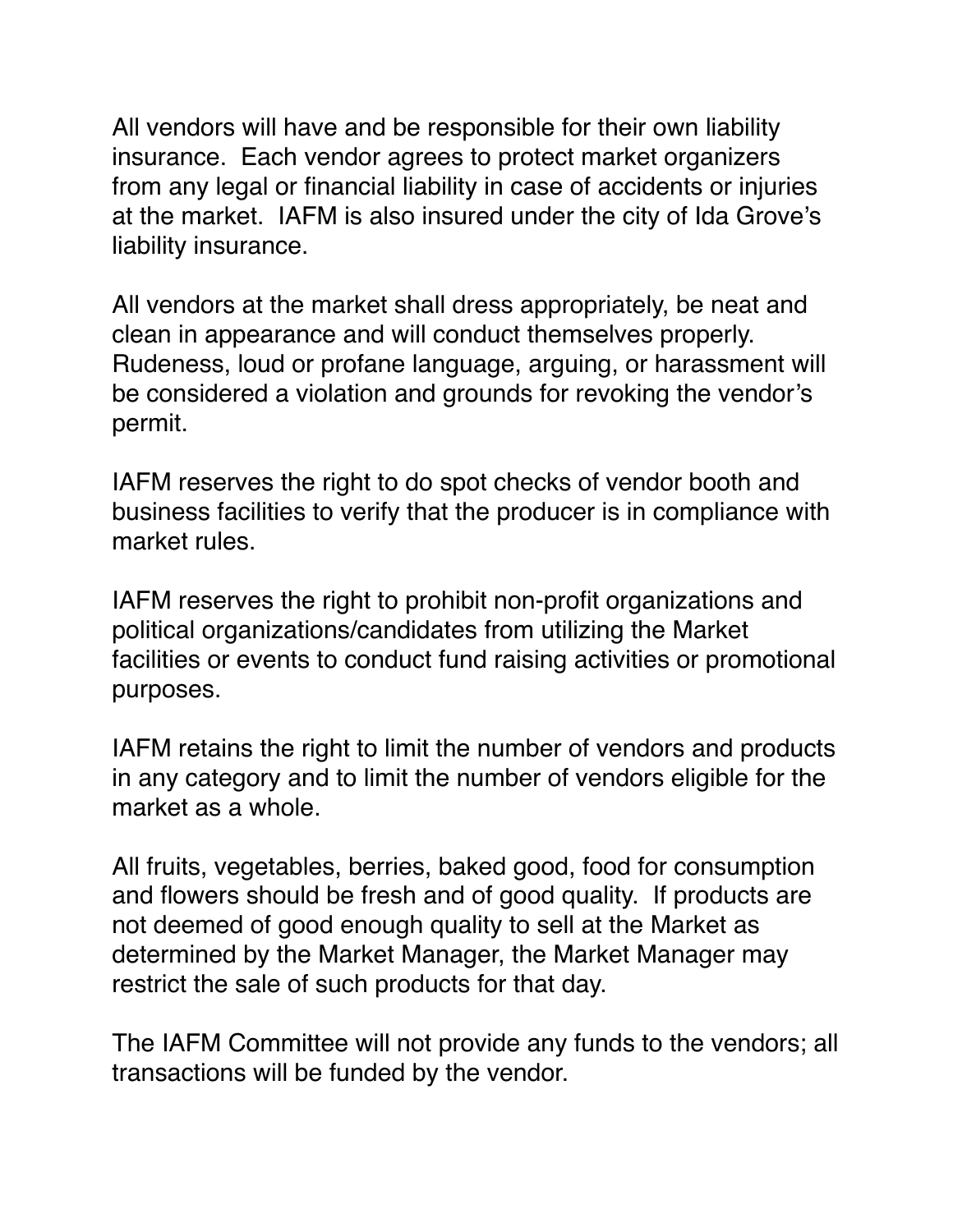Each vendor is responsible for the cleanup of his/her selling area and removal of refuse prior to leaving the market area. Vehicles from which produce is sold must meet the standards of the Market Manager. No visually objectionable vehicles or bad odors will be allowed.

Vendors are encouraged to remain in their market area for the duration of the market time.

All products sold must be priced by weight or unit and displayed to the consumer.

All food must be displayed off the ground surface.

Selling products for anyone else is not allowed without prior approval of the Market Manager.

No alcoholic beverages will be consumed on the market ground unless sold by vendors.

No live animals will be sold at the IAFM.

No garage sale items, flea market items, or manufactured items purchased for resale, may be sold or displayed. Questionable items must be approved by the Market Manager prior to setting up.

Products purchased from other vendors or businesses may not be sold at the market (no wholesaling).

Requests to offer for sale a product in a new category must be submitted in writing to the Market Manager for consideration. Such requests must be submitted well in advance of the expected sale of the new product.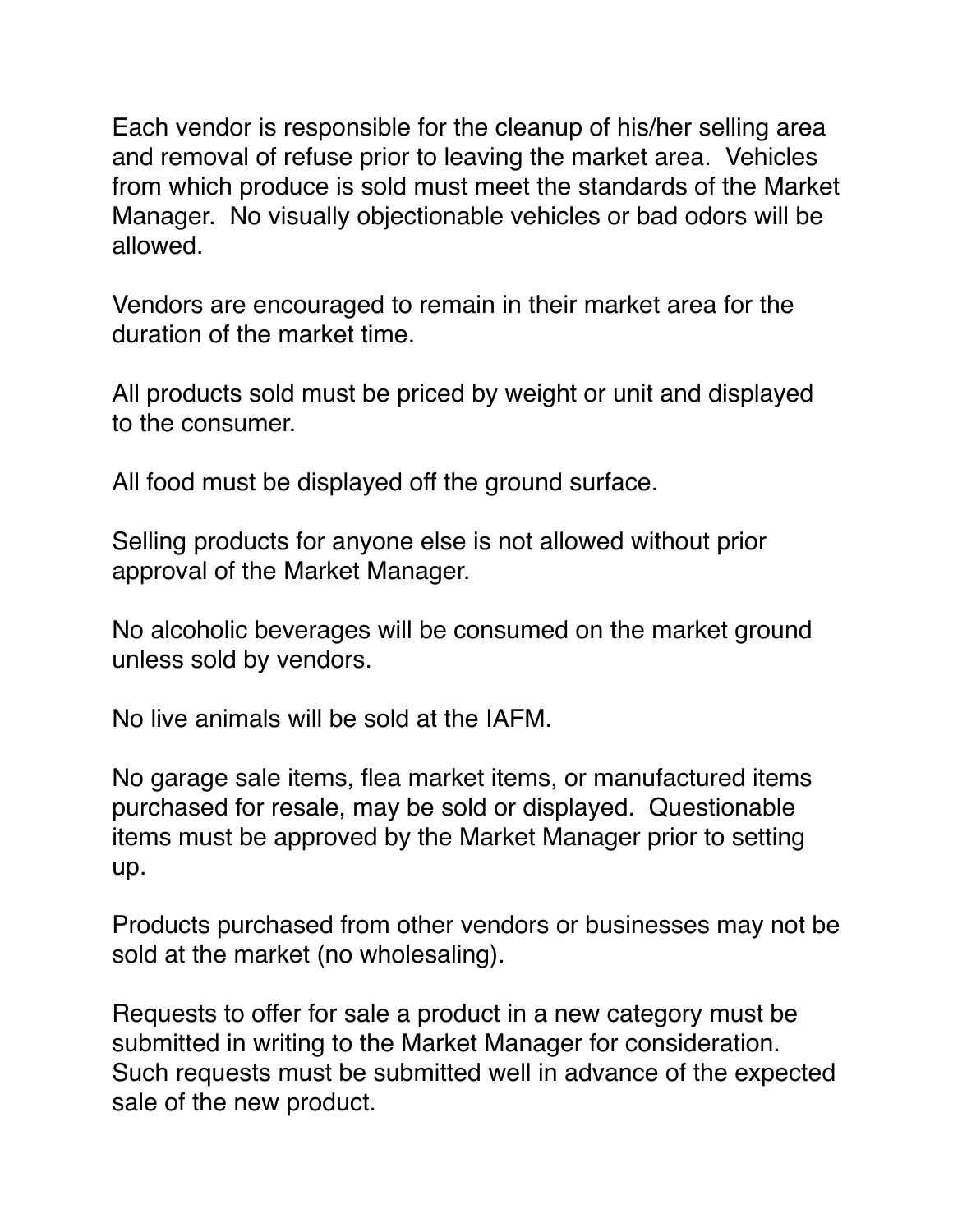## **Restricted Items** (License Required to Sell)

- A. Meat and meat products
- B. Cheese
- C. Salsa
- D. Jarred sauces/dressings
- E. Baked good items that cannot be sold at the farmers market without a license include soft pies, meat pies, custard filled products and cream filled products.
- F. Pet treats and Pet Foods (licensed by the State Dept. of Agriculture)
- G. Wine

# **Prohibited Items:**

- A. Homemade butter
- B. Raw milk
- C. Home canned/bottled fruits or vegetables
- D. **Vendors are not allowed to sell items made from purchased pre-made dough, batters, crusts or dry ingredient mixes.**
- E. Morel mushrooms are prohibited unless there is documentation that the morel mushrooms are certified by an expert to be morel mushrooms. Contact the Department of Inspection and Appeals.
- F. No commercial or imported items.
- G. No second hand items
- H. No franchises. Those who have entered into an agreement or received a license to sell a company's products and/or use a company's packaging, logo, ingredients, and/or marketing tools under that license or any franchise agreement.

See additional pages for more information from the Ida County Department of Environmental Health.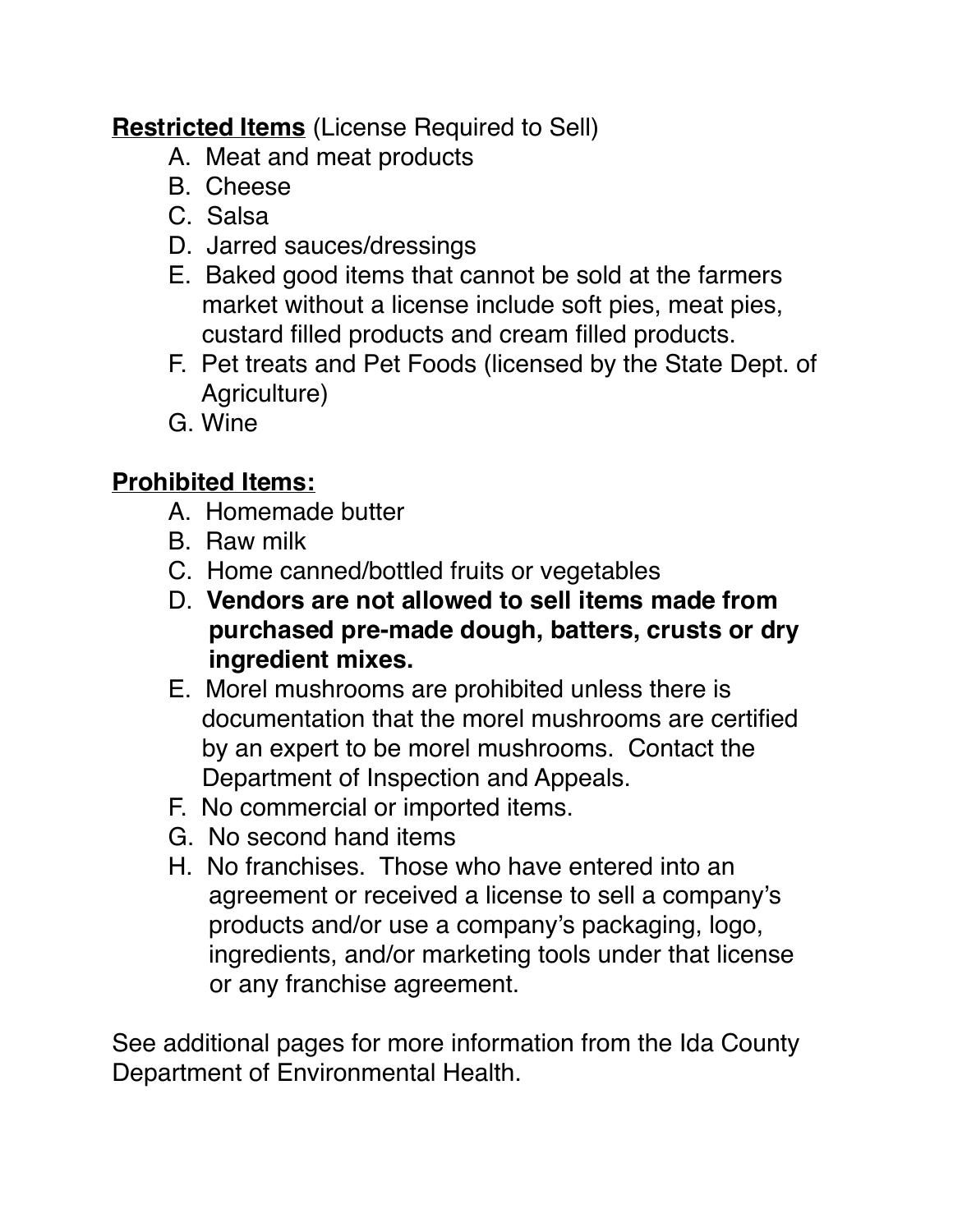From time to time, non-vendor exhibitors may be allowed to display at the market. Non-Vendor exhibitors shall only exhibit, promote or display free non-commercial food or nutrition related information. Non-Vendor Exhibitors may not sell or exchange money for any service, product, or information provided at the Market. Non-Vendor Exhibitors shall apply to IAFM for permission to display at the Market no less than 1 week prior to the date that the exhibitor would like to set up.

The IAFM Committee will enforce all market rules.

The Market Manager will be consulted if a problem arises; the Market Manager's decision will be final. Complaints about other vendors should be addressed to the Market Manager.

Any vendor who refuses to comply with these rules and regulations will lose the privilege of selling at the IAFM, will forfeit the vendors fee paid and will be asked to leave.

Any market regulations are subject to change following the approval of the IAFM Committee and with reasonable notification to vendors.

## **IDA AREA FARMER'S MARKET (IAFM)**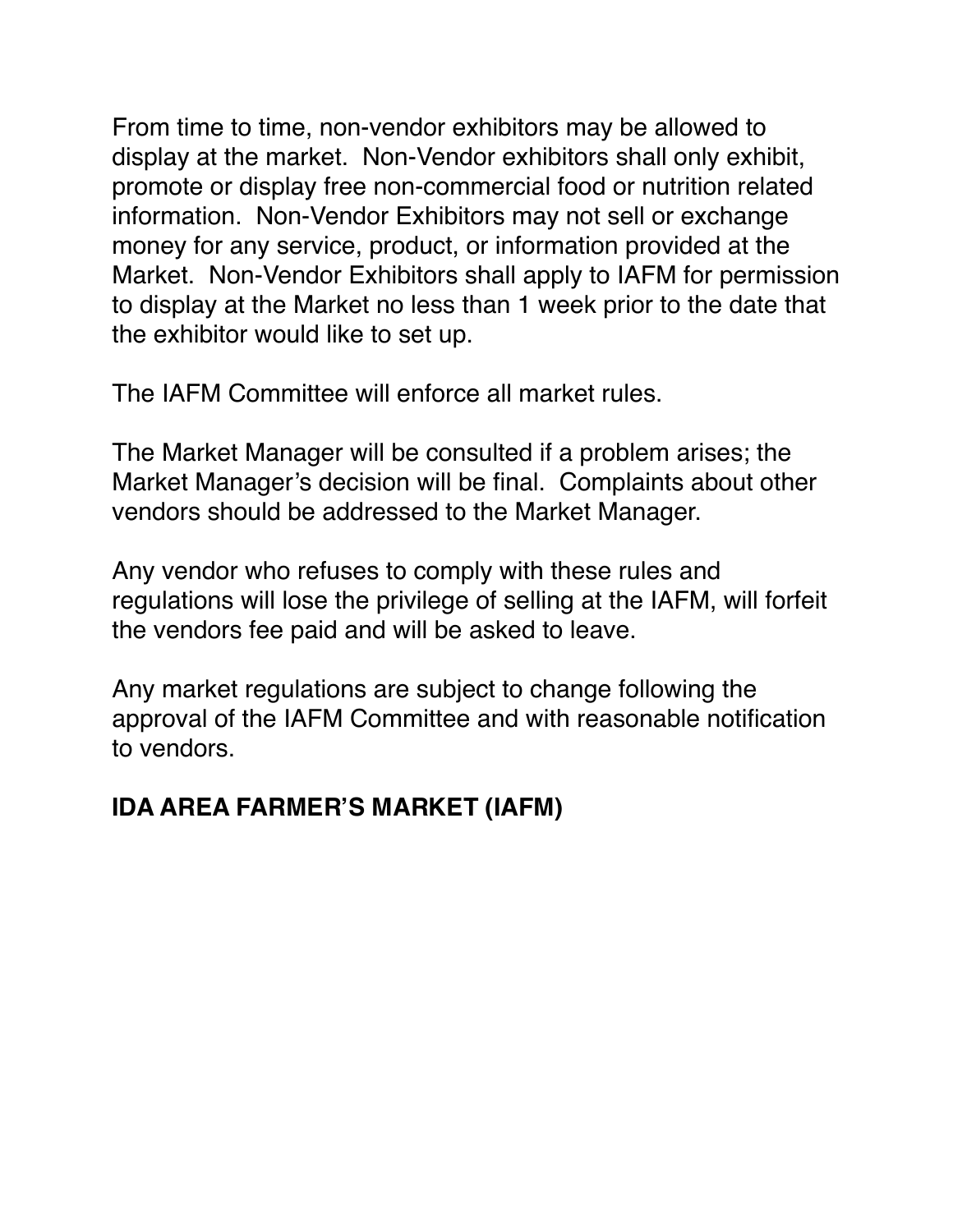## **Product Classification**

**"Hazardous food items"** include any food items that have to be kept under refrigeration or be held in a frozen state or kept hot (at 140 degrees Fahrenheit). Examples include but are not limited to: cream pies, baked items with cream cheese frostings or fillings/

The technical definition from the Ida County Department of Environmental Health is listed below.

**"Potentially hazardous food"** means a food that is natural or synthetic and is in a form capable of supporting the rapid and progressive growth of infectious or toxigenic microorganisms or the growth and toxin production of clostridium botulinum.

**"Potentially hazardous food"** includes an animal food that is raw or heat-treated, a food of plant origin that is heat-treated or consists of raw seed sprouts, cut melons, and garlic and oil mixtures. **"Potentially hazardous food"** does not include the following:

- **A.** an air-cooled hard-boiled egg with shell intact.
- **B.** A food with a water activity value of 0.85 or less.
- **C.** A food with a hydrogen ion concentration (PH) level of 4.6 or below when measured at twenty-four degrees Centigrade or seventy-five degrees Fahrenheit.
- **D.** A food, in an unopened hermetically sealed container, that is commercially processed to achieve and maintain commercial sterility under conditions of non-refrigerated storage and distribution.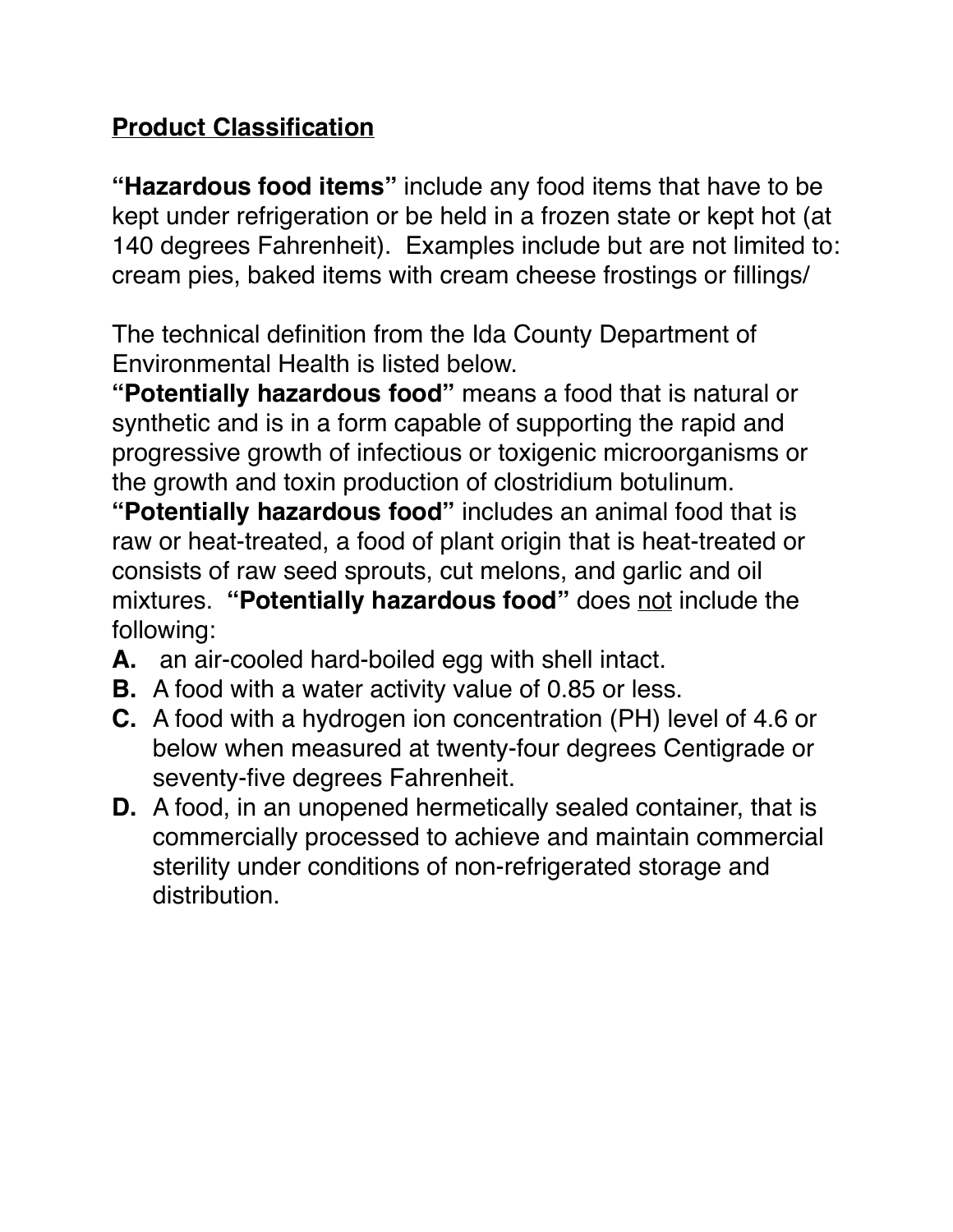## **Produce and meat.**

**1. The following may be sold:**

Produce defined as fresh raw vegetables, fruit, honey, herbs, nuts and eggs.

#### **To be sold, items must comply with the following conditions:**

 Eggs must be kept at a temperature of 45 degrees Fahrenheit or less.

 Honey *labeled as dictated within rule 481-34.3.* Information listed on *all labels must include the name and address of the person who prepared the food and the common name of the food.*

## **2. State of Iowa law strictly forbids any home-canned products.**

 One must have a manufacturing license to make and sell home-canned items. Homemade jams and jellies are permissable though.

### **The following may not be sold without appropriate license.**

Homemade butter and raw milk.

 Home-canned fruits or vegetables, e.g., salsa, pickles, green beans, tomato sauce.

Meat or meat products—potentially hazardous foods.

**3. Vendors who wish to sell meat** must obtain a Mobile Food Unit Farmer's Market license. For information on licensing please call the Inspectors Division of the State of Iowa 515-283-6538 or call the Ida County Environmental Health Department at 712-364-2533.

# **4. Other:**

 Produce may not be displayed in wholesale boxes. All food/produce must be measured by weight or units. Label as being sold per piece, per pound, per half-dozen, etc. Meat cannot be labeled as organic unless it is certified organic by one of the certifying agencies.